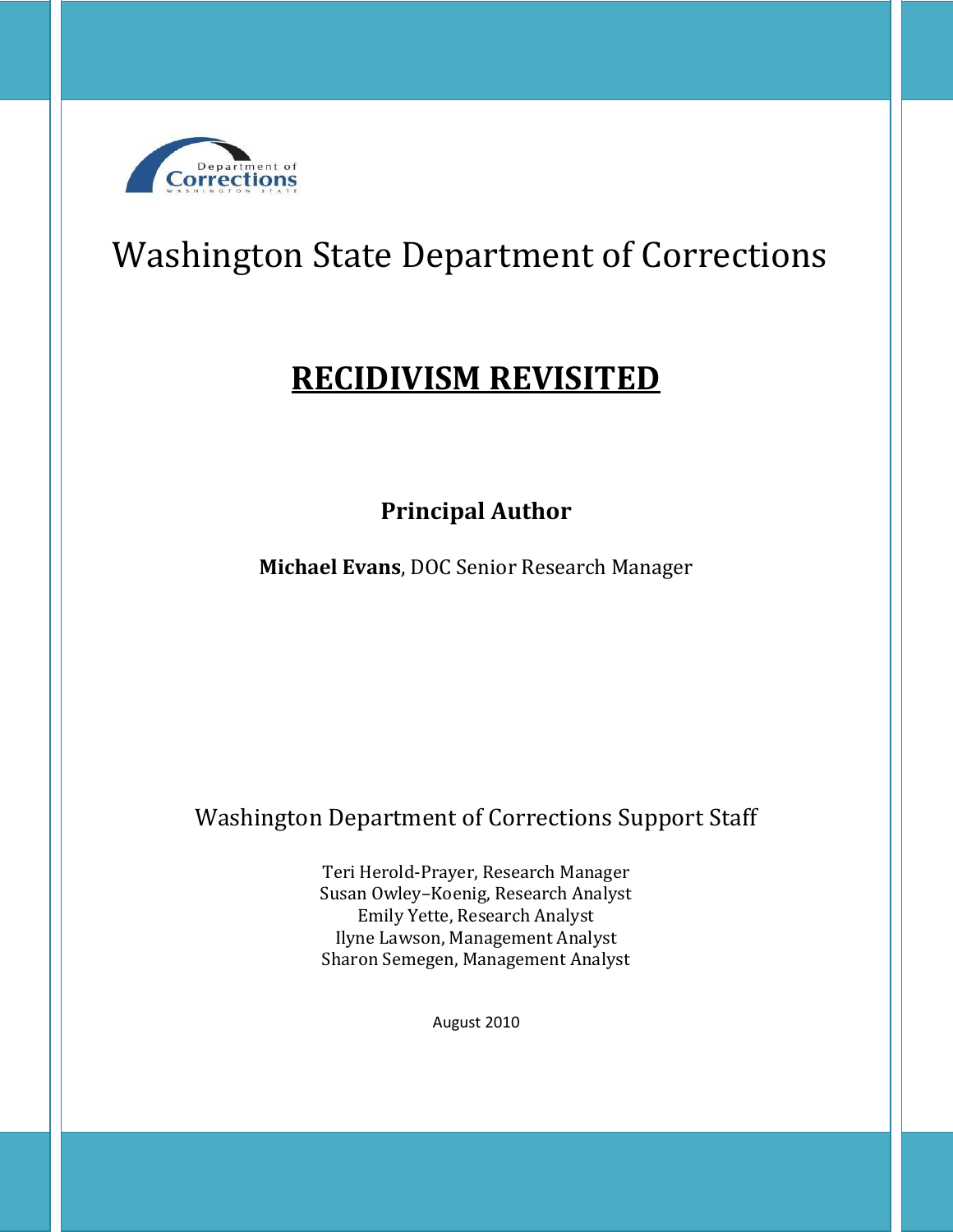### **Abstract**

The Department of Corrections (DOC) has adopted the Washington State Institute for Public Policy (WSIPP) definition of recidivism "any felony offense committed by an offender within 36-months of being at-risk in the community which results in a Washington State conviction" in an effort to accurately compare recidivism rates to other states and organizations, to evaluate current prison programs, and to improve planning efforts. Recidivism rates for Washington offenders peaked for those released in 2003 at 34.8 percent and have since declined to 31.1 percent for those released in 2006. Recidivism rates are impacted by re-offense behavior, risk level, law changes and measure of recidivism selected (i.e., programs, sentencing, amount of supervision after release, etc.). DOC recidivism rates do not currently include jail data hence recidivism rates are actually higher than those presented. DOC recently started collecting jail data through a joint effort with the Washington Association of Sheriffs and Police Chiefs (WASPC) and plan to add jail recidivism to prison data in the future. The addition of jail data will allow further comparisons with other state recidivism rates and studies.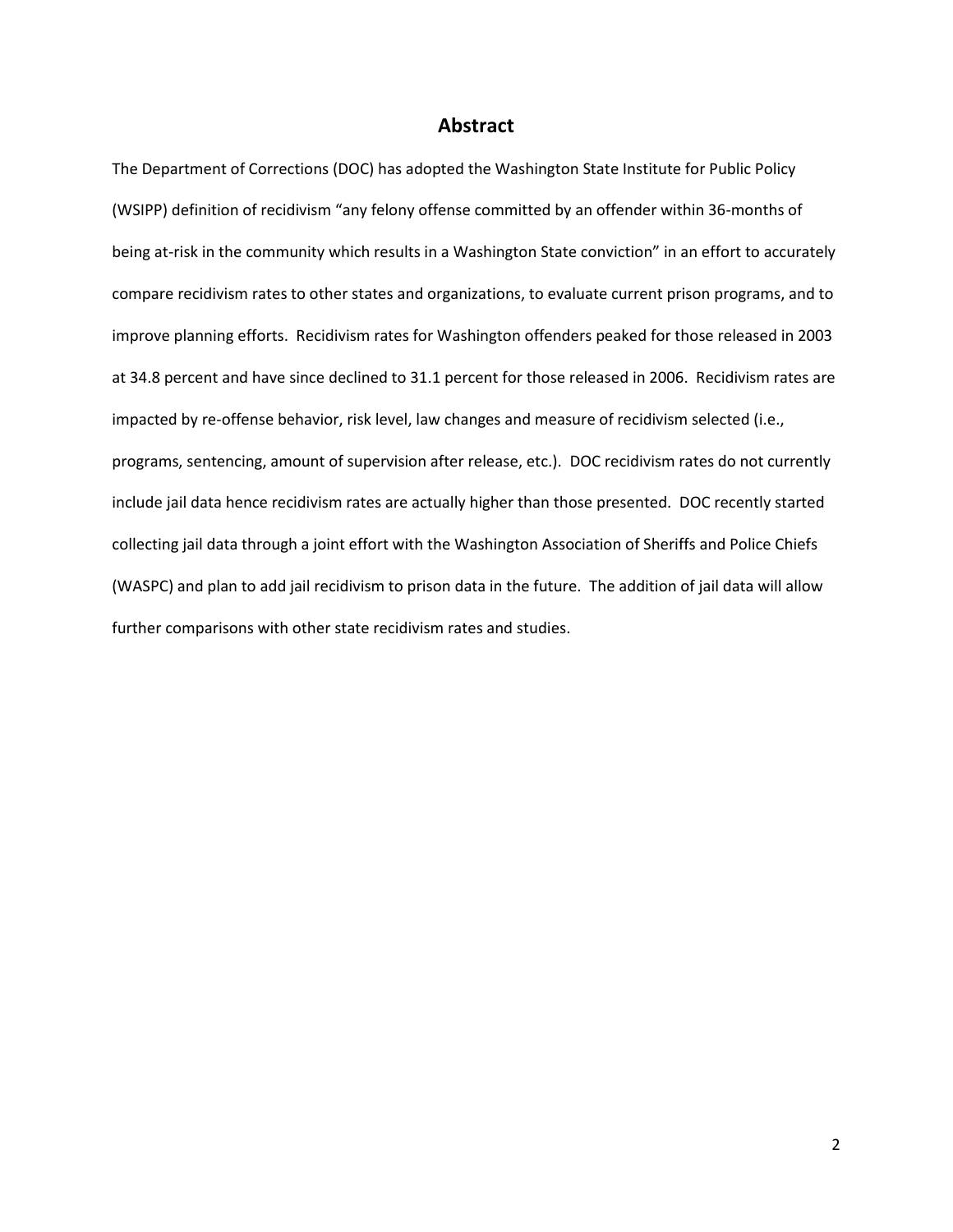## **Recidivism Revisited**

What is recidivism? The response depends on which organization you ask. The lack of a common definition makes it difficult to compare recidivism rates between different organizations and states. According to the Webster Dictionary, "recidivism is a tendency to slip back into a previous criminal behavior pattern." In the past, the Department of Corrections (DOC) has defined recidivism as, "a return to a DOC facility within five years as a result of a new conviction or parole violation by an offender, who either had been paroled or been discharged from such a facility (See Table 1a)."

### **Table 1a: Old Method (AND as reported in Re-entry Focused Government Management Accountability and Performance (GMAP) 11/2006)**

| <b>Released from Prison in Calendar Year</b> |      |      |      |      |      |      |      |      |      |      |
|----------------------------------------------|------|------|------|------|------|------|------|------|------|------|
| Year Since Release                           | 1991 | 1992 | 1993 | 1994 | 1995 | 1996 | 1997 | 1998 | 1999 | 2000 |
| Year 1                                       | 10.9 | 8.9  | 8.8  | 8.8  | 9.3  | 9.8  | 9.7  | 9.1  | 10.1 | 10.8 |
| Year 2                                       | 8.9  | 9.4  | 9.8  | 9.0  | 9.1  | 10.4 | 9.2  | 10.3 | 11.2 | 11.5 |
| Year 3                                       | 5.3  | 6.0  | 6.1  | 6.1  | 6.2  | 6.2  | 6.5  | 6.4  | 6.9  | 6.6  |
| Year 4                                       | 3.5  | 4.6  | 3.8  | 3.9  | 4.0  | 4.3  | 4.2  | 4.6  | 4.5  | 4.9  |
| Year 5                                       | 2.8  | 3.1  | 2.8  | 3.1  | 2.9  | 3.1  | 3.0  | 2.9  | 2.3  | 3.2  |
| Total 5-Year                                 | 31.4 | 32.0 | 31.3 | 30.9 | 31.5 | 33.8 | 32.6 | 33.3 | 35.0 | 37.0 |

**[http://www.accountability.wa.gov/reports/safety/20061101/doc\\_offender\\_re-entry.pdf](http://www.accountability.wa.gov/reports/safety/20061101/doc_offender_re-entry.pdf)**

The drawback with this definition is the inability to compare data with states and organizations that define recidivism differently. As a result, DOC adopted the Washington State Institute for Public Policy (WSIPP) definition in an effort to accurately compare recidivism rates to other states and organizations, to evaluate current prison programs, and to improve planning efforts.

DOC recently updated its recidivism numbers (See Table 1b and Figure 1) using the WSIPP definition,

"any felony offense committed by an offender within 36-months of being at-risk in the community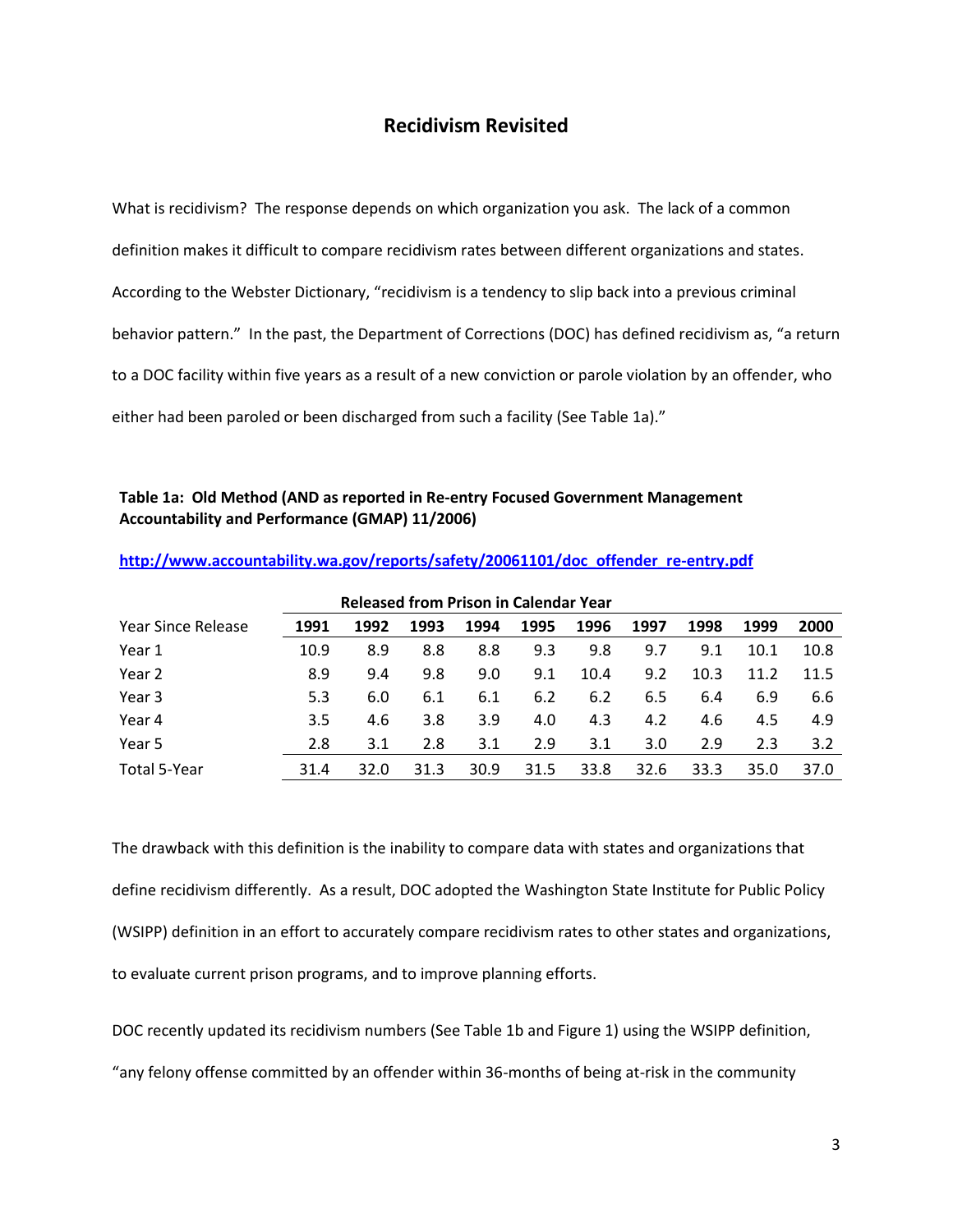which results in a Washington State conviction" (Elizabeth Drake, Steve Aos, & Robert Barnoski,

(January 2010) *Washington's Offender Accountability Act: Final Report on Recidivism Outcomes*, WSIPP

#10-01-1201).

#### **Table 1b: New Washington State Recidivism Rates for All Offenses (Percent)\***

|                              | <b>Released from Prison in Calendar Year</b> |      |      |      |      |      |      |      |      |      |      |      |           |      |      |        |
|------------------------------|----------------------------------------------|------|------|------|------|------|------|------|------|------|------|------|-----------|------|------|--------|
| <b>Year Since</b><br>Release | 1991                                         | 1992 | 1993 | 1994 | 1995 | 1996 | 1997 | 1998 | 1999 | 2000 | 2001 |      | 2002 2003 | 2004 | 2005 | - 2006 |
| Year 1                       | 10.2                                         | 8.6  | 8.4  | 8.5  | 9.0  | 9.6  | 9.4  | 8.9  | 9.6  | 10.7 | 12.2 | 13.5 | 13.7      | 13.1 | 11.7 | 11.5   |
| Year 2                       | 8.8                                          | 9.0  | 9.4  | 8.5  | 8.8  | 10.2 | 9.1  | 10.3 | 11.2 | 11.8 | 13.7 | 13.3 | 13.3      | 13.4 | 13.0 | 12.3   |
| Year 3                       | 5.1                                          | 5.8  | 5.7  | 6.0  | 6.0  | 5.9  | 6.4  | 6.2  | 6.9  | 6.8  | 7.2  | 7.4  | 7.8       | 7.9  | 7.4  | -7.3   |
| Year 4                       | 3.6                                          | 4.3  | 3.7  | 3.7  | 3.9  | 4.3  | 4.2  | 4.6  | 4.5  | 4.9  | 4.2  | 4.6  | 4.4       | 4.5  | 4.7  |        |
| Year 5                       | 2.9                                          | 3.0  | 2.8  | 3.1  | 2.9  | 3.1  | 3.0  | 2.9  | 3.1  | 3.2  | 3.0  | 2.9  | 3.0       | 2.8  |      |        |
| Total                        | 30.5                                         | 30.7 | 30.0 | 29.8 | 30.6 | 33.1 | 32.0 | 32.9 | 35.3 | 37.4 | 40.3 | 41.6 | 42.3      | 41.7 |      |        |

\*Recidivism rates are impacted by re-offense behavior, law changes and measure of recidivism selected

(i.e., programs, sentencing, amount of parole supervision, etc.).

#### **\*\*Revised Data**

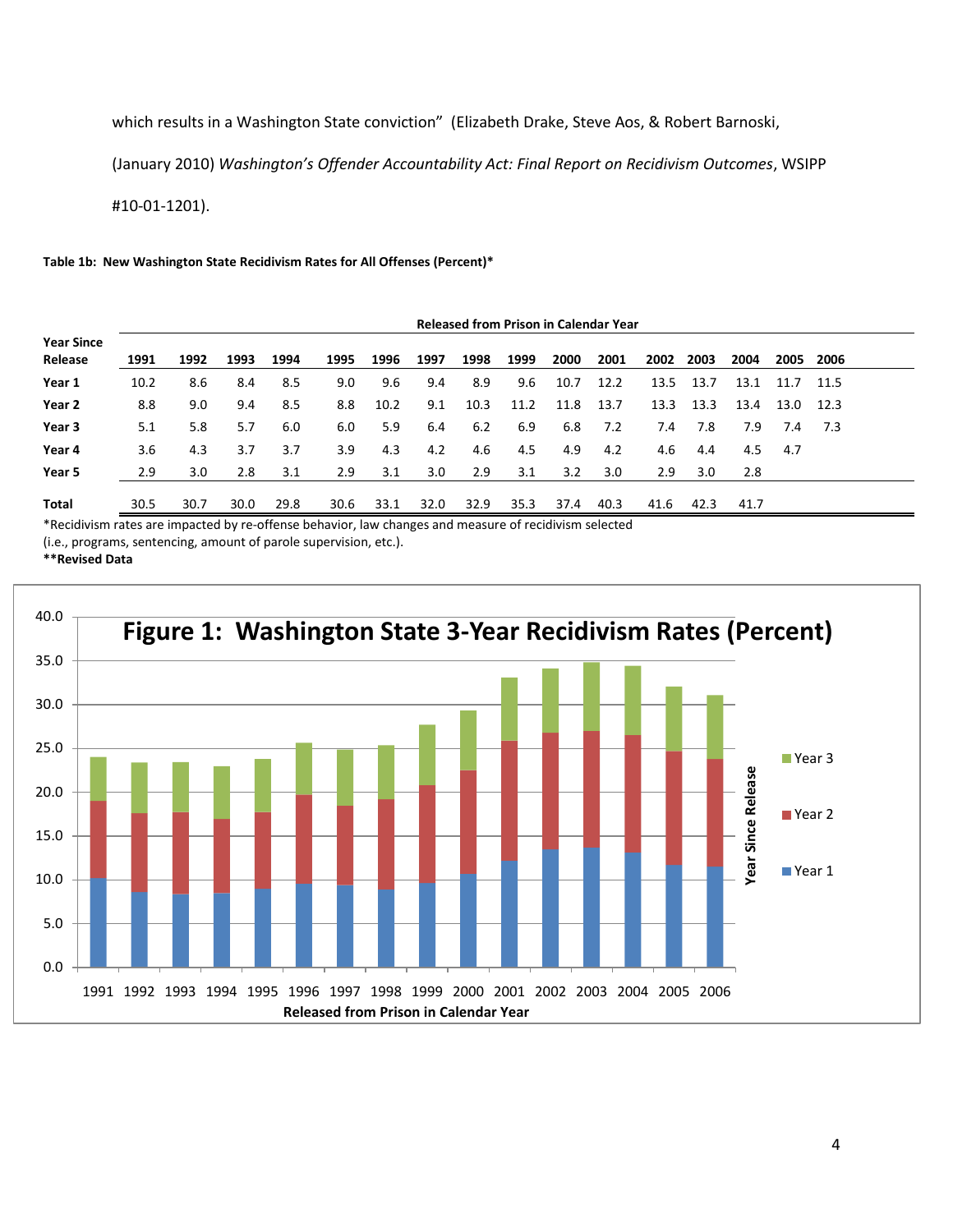The new definition of recidivism does not include re-incarceration due to parole violations. The 5-year recidivism rate for offenders released in 1999 varies depending on the definition used; the old definition shows 2.3 percent recidivating and the new definition shows a rate of 3.1 percent, or a 0.8 increase (See Table 1c). DOC also calculated recidivism by crime type in order to cross-check the accuracy of the methodology and results (See Table 2). WSIPP uses a three year follow-up for their definition, because the fourth and fifth years are fairly consistent and stable; additionally, WSIPP reports recidivism rates by crime type and includes jail data [\(http://www.wsipp.wa.gov/rptfiles/10-01-1201.pdf\)](http://www.wsipp.wa.gov/rptfiles/10-01-1201.pdf). DOC recidivism rates do not currently include jail data hence recidivism rates are actually higher than those presented.

| Method)           |        |        |        |        |        |         |        |        |        |        |  |
|-------------------|--------|--------|--------|--------|--------|---------|--------|--------|--------|--------|--|
| <b>Year Since</b> |        |        |        |        |        |         |        |        |        |        |  |
| Release           | 1991   | 1992   | 1993   | 1994   | 1995   | 1996    | 1997   | 1998   | 1999   | 2000   |  |
| Year 1            | $-0.7$ | $-0.3$ | $-0.4$ | $-0.3$ | $-0.3$ | $-0.2$  | $-0.3$ | $-0.2$ | $-0.5$ | $-0.1$ |  |
| Year 2            | $-0.1$ | $-0.4$ | $-0.4$ | $-0.5$ | $-0.3$ | $-0.2$  | $-0.1$ | 0.0    | 0.0    | 0.3    |  |
| Year 3            | $-0.3$ | $-0.2$ | $-0.4$ | $-0.1$ | $-0.2$ | $-0.3$  | $-0.1$ | $-0.2$ | 0.0    | 0.2    |  |
| Year 4            | 0.1    | $-0.3$ | $-0.1$ | $-0.2$ | $-0.1$ | $0.0\,$ | 0.0    | 0.0    | 0.0    | 0.0    |  |
| Year 5            | 0.1    | $-0.1$ | 0.0    | 0.0    | 0.0    | $0.0\,$ | 0.0    | 0.0    | 0.8    | 0.0    |  |
| Total 5-          |        |        |        |        |        |         |        |        |        |        |  |
| Year              |        |        |        |        |        |         |        |        |        |        |  |
| <b>Difference</b> | $-0.9$ | $-1.3$ | $-1.3$ | $-1.2$ | $-0.9$ | $-0.8$  | $-0.6$ | $-0.4$ | 0.3    | 0.4    |  |

## **Table 1c: Difference (New and Old**

**Offense** 

#### **Table 2: Washington State 3-Year Recidivism Rates by Offense Type (Percent)**

| Type                   | 1991  | 1992    | 1993  | 1994  | 1995  | 1996  | 1997  | 1998  | 1999  | 2000  | 2001  | 2002  | 2003  | 2004  | 2005  | 2006  |
|------------------------|-------|---------|-------|-------|-------|-------|-------|-------|-------|-------|-------|-------|-------|-------|-------|-------|
| <b>Violent Offense</b> | 21.3% | 19.2%   | 21.7% | 21.8% | 21.3% | 22.0% | 22.2% | 22.5% | 24.1% | 26.0% | 25.5% | 26.1% | 26.9% | 24.5% | 25.0% | 23.8% |
| <b>MURDER</b>          | 13.0% | $0.0\%$ | 2.5%  | 4.3%  | 8.8%  | 1.7%  | 2.3%  | 8.8%  | 2.1%  | 8.9%  | 4.2%  | 3.1%  | 9.0%  | 4.7%  | 6.9%  | 5.4%  |
| <b>MANSLAUGHTER</b>    | 7.6%  | 5.8%    | 4.7%  | 6.9%  | 10.7% | 6.1%  | 7.0%  | 9.6%  | 10.0% | 9.7%  | 6.7%  | 5.8%  | 0.0%  | 1.6%  | 3.7%  | 6.0%  |
| <b>SEX CRIME</b>       | 15.0% | 12.1%   | 9.7%  | 10.7% | 7.1%  | 4.6%  | 6.3%  | 6.6%  | 8.7%  | 7.6%  | 6.2%  | 10.0% | 7.7%  | 7.5%  | 11.5% | 9.8%  |
| <b>ROBBERY</b>         | 32.6% | 27.3%   | 35.2% | 32.6% | 30.1% | 34.2% | 29.8% | 30.0% | 28.8% | 37.2% | 25.7% | 27.4% | 29.5% | 26.6% | 23.4% | 20.6% |
| <b>ASSAULT</b>         | 24.0% | 26.3%   | 28.0% | 30.2% | 29.9% | 31.7% | 33.3% | 31.1% | 32.8% | 33.9% | 35.6% | 34.8% | 35.1% | 31.9% | 32.5% | 30.8% |
| Property               | 51.1% | 49.7%   | 48.1% | 46.3% | 47.6% | 52.1% | 49.5% | 46.1% | 49.2% | 50.2% | 53.4% | 55.1% | 53.3% | 52.0% | 45.6% | 43.7% |
| <b>Drug</b>            | 25.1% | 24.3%   | 22.3% | 21.5% | 22.4% | 24.6% | 23.3% | 25.6% | 28.8% | 31.4% | 37.8% | 38.4% | 39.5% | 38.0% | 33.3% | 29.9% |
| Other                  | 44.4% | 47.1%   | 44.4% | 30.4% | 57.1% | 48.8% | 39.3% | 45.3% | 53.0% | 50.0% | 49.2% | 45.6% | 49.3% | 43.3% | 46.7% | 43.2% |
| <b>TOTAL</b>           | 24.0% | 23.5%   | 23.5% | 23.0% | 23.8% | 25.7% | 24.9% | 25.4% | 27.8% | 29.3% | 33.2% | 34.3% | 35.0% | 34.3% | 32.2% | 31.2% |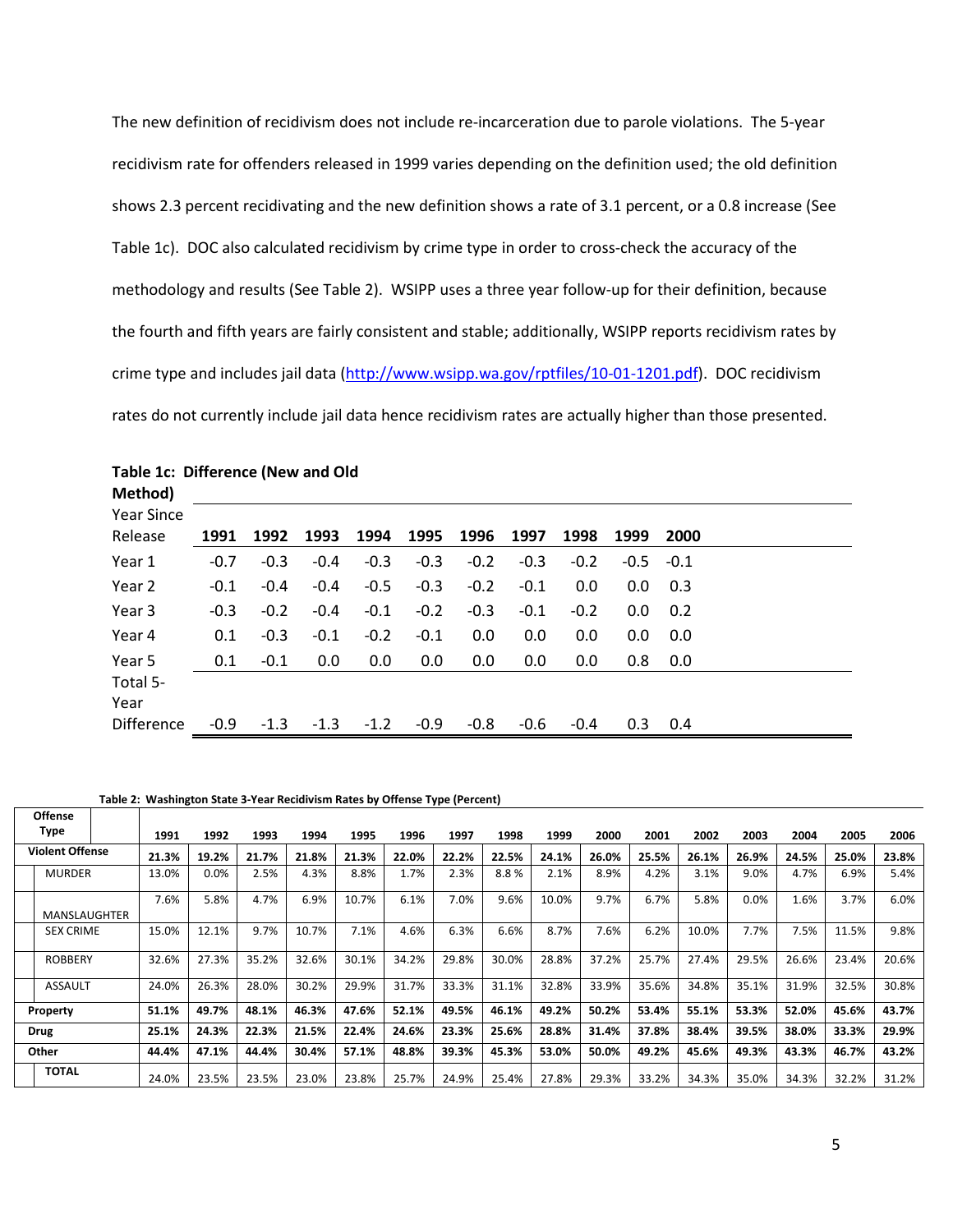Why do the number of years at-risk in the community matter? Research shows that recidivism rates increase as offenders' time in the community increases. The Washington Sentencing Guidelines Commission (SGC) uses no time limit between convictions (See Table 1b and 3;

[http://www.sgc.wa.gov/PUBS/Recidivism/Adult\\_Recidivism\\_FY07.pdf\)](http://www.sgc.wa.gov/PUBS/Recidivism/Adult_Recidivism_FY07.pdf). Therefore the recidivism rates increase over time and are continually updated (SGC, *Recidivism of Adult Felons* April 2008 and SGC Power Point Presentation, July 2010). Without a defined follow- up period, the data set is never complete and recidivism data cannot be compared with other sources. The total recidivism rates drop over time because offenders released in more recent years have a shorter follow-up period (See Table 3; Years 2005 and 2006). Moreover, SGC recidivism rates are based on court data and the year of the sentence rather than actual prison/jail release and admission dates.

|         | Table 3: Recidivism Rate with no time limit |      |      |      |      |      | <b>Released from Prison in Calendar Year</b> |      |      |      |      |      |      |      |      |      |  |
|---------|---------------------------------------------|------|------|------|------|------|----------------------------------------------|------|------|------|------|------|------|------|------|------|--|
|         | 1991                                        | 1992 | 1993 | 1994 | 1995 | 1996 | 1997                                         | 1998 | 1999 | 2000 | 2001 | 2002 | 2003 | 2004 | 2005 | 2006 |  |
| Percent | 42.9                                        | 42.1 | 40.0 | 39.9 | 40.9 | 42.4 | 41.5                                         | 41.6 | 44.5 | 45.2 | 46.5 | 46.5 | 45.8 | 41.7 | 36.8 | 31.1 |  |

Recidivism rates are impacted by re-offense behavior, risk level, law changes and measure of recidivism selected (i.e., programs, sentencing, amount of supervision after release, etc.). Comparing recidivism rates to total prison population growth over the same time period shows recidivism rates going up while the growth rate in confinement of offenders drops (See Figure 2).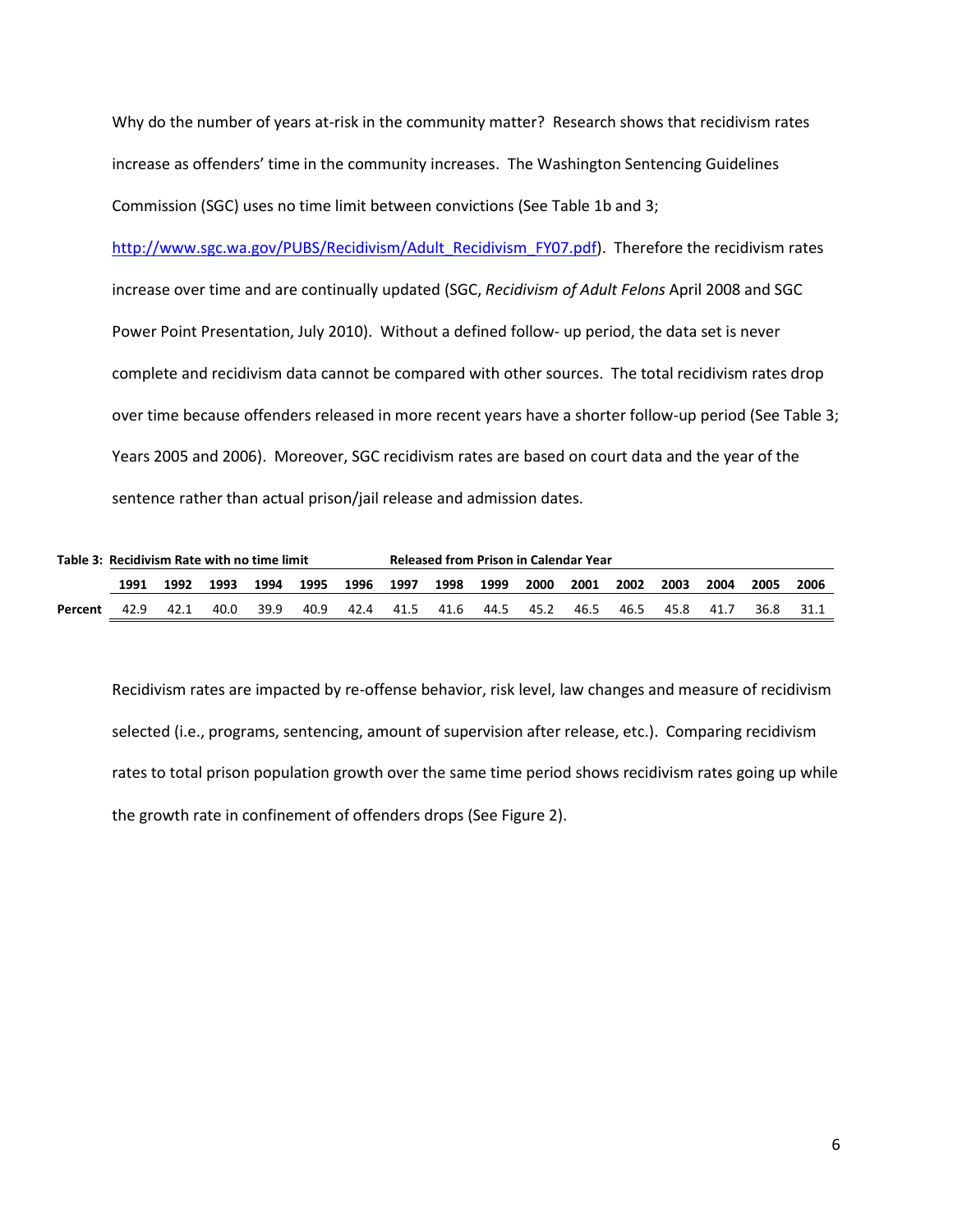

Recidivism rates are calculated using the number of offenders reoffending within 3 years of release divided by the total number of offenders released. An important factor affecting these calculated rates involves the size of the offender population released into the community, along with the risk level of the offenders released. If these two numbers are small, recidivism percentages can change dramatically from year to year. For example, in Table 2, the number of offenders released each year with a murder, manslaughter and other offense is small, so any insignificant amount of re-offense or non-offense behavior can change recidivism rates dramatically for those categories. A recidivism rate for violent offenses was created to remove this data issue and also allow comparison to other organizations.